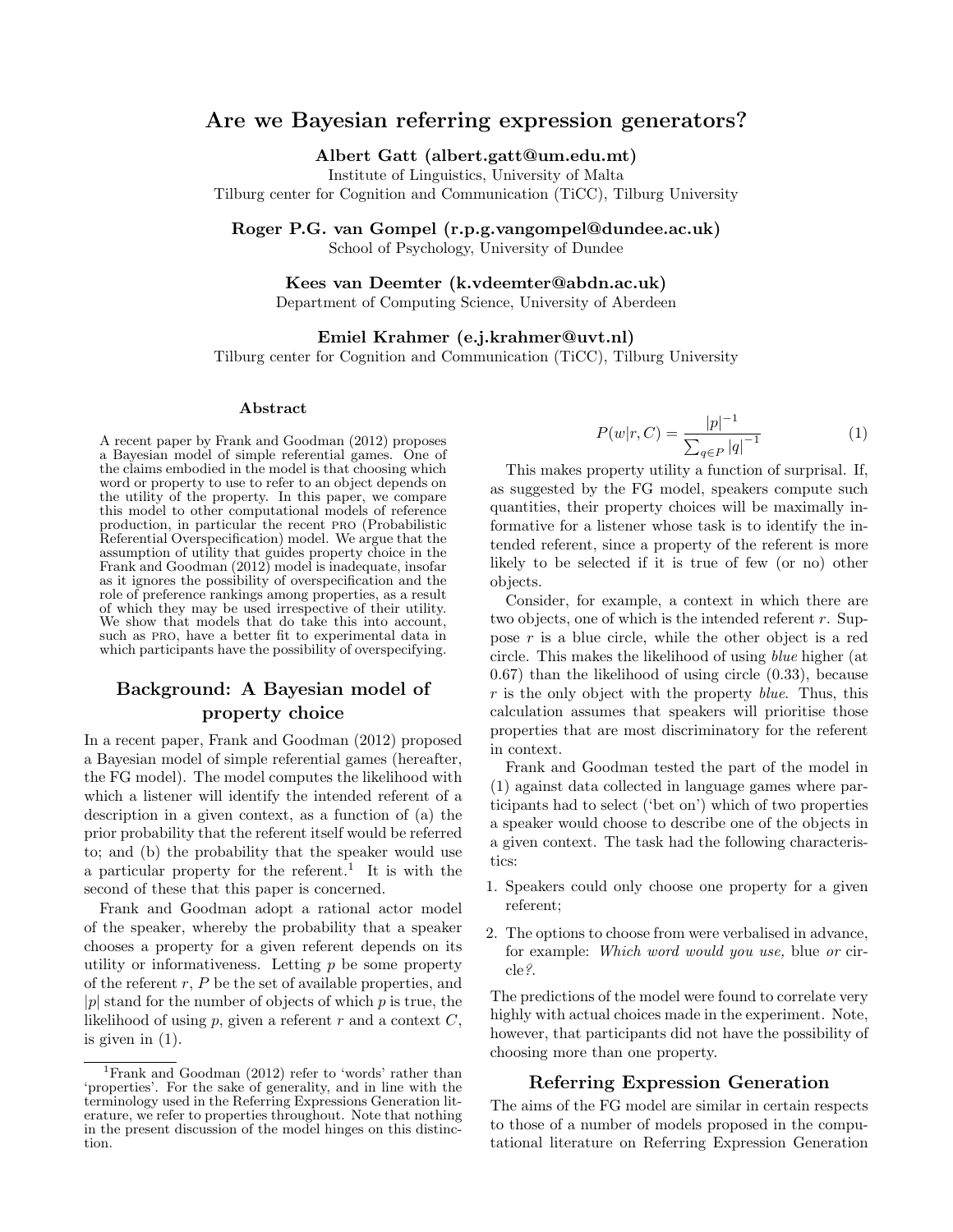algorithms (reg; see Krahmer & van Deemter, 2012, for an exhaustive review). One of the tasks of these algorithms is to choose properties for an intended referent which jointly distinguish it from its distractors (the other objects in context). In the reg literature, two trends stand out in particular. Some algorithms prioritise brevity, seeking to produce descriptions which contain as little extra information as possible beyond the identification requirement, by taking into account their discriminatory power. More recent work, however, has shifted the focus from discriminatory power to other factors that affect speakers' property choices, chief among these being a property's psychological salience or degree of 'preference'.

#### Brevity and discriminatory power

In early work on REG, algorithms sought to find the shortest possible referring expression (the smallest possible set of properties) to distinguish the referent. For example, the Full Brevity algorithm (Dale, 1989) searches through possible descriptions in order of length, until a distinguishing one is found.

Such heuristics were often motivated by an appeal to the Gricean Maxim of Quantity (Grice, 1975), under the assumption that more information than strictly required to identify the referent would give rise to unintended implicatures. However, finding the shortest possible description turns out to be intractable in the worst case, because it amounts to an exhaustive search through all available subsets of properties of the referent (Appelt, 1985; Reiter, 1990). In order to avoid this complexity, an approximation was proposed by Dale (1989) in the form of a Greedy Algorithm. Rather than searching through the space of possible descriptions exhaustively, this algorithm proceeds incrementally, adding a single property at a time to the description. At each stage, it considers the one that has the highest discriminatory value, that is, excludes the greatest number of the remaining distractors. The procedure terminates when a distinguishing description has been found, or all properties have been considered.

To continue with our earlier example, if  $r$  is a blue circle and there is one other object, a red circle, the Greedy Heuristic will first consider the property blue (because it is more discriminatory than circle) and add it to the description. Since this fully distinguishes  $r$  from the other object, the procedure terminates.

#### Property preference

More recent algorithms, starting with Dale and Reiter (1995), have maintained the incremental approach to property choice, but have de-emphasised the role of discriminatory power in favour of other factors in property selection. Dale and Reiter's Incremental Algorithm (ia) considers properties for inclusion primarily as a function of the degree to which they are psychologically 'preferred' or 'salient'. It achieves this by assuming that properties are arranged in a fixed linear order, determined by their degree of preference, and then traversing this list, checking each property in turn and including it in the description if it excludes at least one distractor. As with the Greedy heuristic, the procedure terminates when a description is fully distinguishing or there are no properties left to consider.

Suppose, for example, that shape properties are assumed to be more salient or preferred than colour properties. Then, in our running example, the ia considers circle first; however, this property does not exclude any distractors (both objects are circles) and is therefore not included. The algorithm next considers blue and selects it. In this case, the outcome is similar to that of the Greedy Heuristic. Note, however, that the algorithm can overspecify (i.e. include more information than strictly required for identification) in some cases. Suppose that in addition to the two circles in the example, there is also a red square. Then, on first considering the shape property circle, the ia would include it because it now excludes one distractor; the eventual outcome is the description *blue circle*, even though in this context too, *blue* would have sufficed.

The preference-based heuristic was inspired by a large body of psycholinguistic evidence showing that speakers overspecify by including highly preferred properties, especially an object's colour (Pechmann, 1989; Eikmeyer & Ahls`en, 1996; Belke & Meyer, 2002; Arts, 2004; Engelhardt, Bailey, & Ferreira, 2006, among many others). Such properties tend to be used by speakers even when they appear to violate the Gricean Maxim of Quantity; indeed, these findings go against the grain of early psychological theorising about reference which, like the early REG models, emphasised discriminatory value (e.g. Olson, 1970). Recent comparative evaluations of reg algorithms have also found that those incorporating preference-based heuristics match speaker behaviour better, compared to those that emphasise discriminatory power (Gatt & Belz, 2010; van Deemter, Gatt, Sluis, & Power, 2012).

#### The Frank and Goodman model and REG

The classic REG algorithms reviewed above are entirely deterministic, in that, given a particular context and a referent, they always return the same description. This makes them poor models of human speaker behaviour (van Deemter, Gatt, van Gompel, & Krahmer, 2012). Frank and Goodman's approach makes property choice probabilistic and is therefore arguably more compatible with what is observed in experimental settings.

However, there is one crucial respect in which the underlying assumptions of the FG model seem to go against the psycholinguistic evidence on reference production, in that it ignores preference-based heuristics. Indeed, modulo its non-determinism, Frank and Goodman's model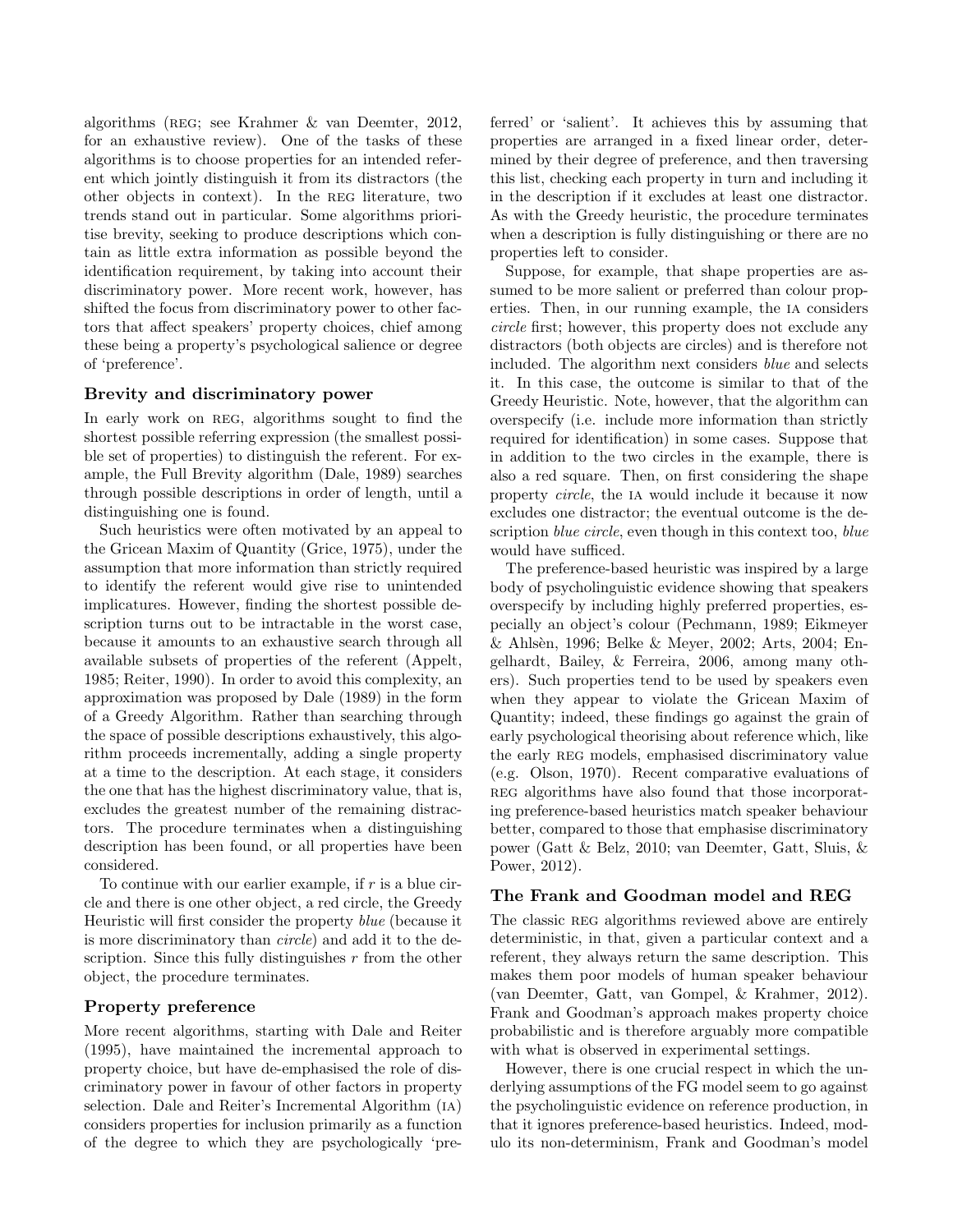

(c) Colour or size condition

Figure 1: Experimental domains

of the speaker is related to the first approach to reg described above, since utility is dependent on discriminatory power.

By contrast, evidence for overspecification would not only argue against a strict interpretation of the Gricean communicative maxims in reference production, but also suggests that speakers may not be 'rational' agents whose choices are solely guided by utility. Rather, speakers may be relying on simple, preference-based heuristics that override slower cognitive processes (e.g. Tversky & Kahneman, 1982). Interestingly, this seems to be the case even though overspecification may actually be detrimental to listeners, insofar as properties which aren't required for identification may slow down a listener's search for the intended referent based on the incoming description (Engelhardt, Baris Demiral, & Ferreira, 2011).

This discussion raises the question whether there could be a better approach to the speaker's choice problem in reference production, one that combines the virtues of non-determinism with more psycholinguistically plausible heuristics that do not rely exclusively on utility or discriminatory value. In the next section, we describe a model that was developed to take both of these issues into account.

## The PRO Model

The pro (Probabilistic Referential Overspecification) model (van Gompel, Gatt, Krahmer, & van Deemter, 2012) was designed on the basis of experiments with Dutch and English speakers, and sought to give a more precise account of referential choices, combining preference-based heuristics and non-determinism (see Gatt, van Gompel, Krahmer, & van Deemter, 2011, for full details of the experiment).

In the experiments, participants were engaged in a simple director-matcher task in which one participant, the speaker, described a target referent from a group of three objects, to a listener who could see exactly the same objects. Speakers were instructed to describe objects in a way that would allow the listener to identify the intended referent.

Participants were exposed to trials in three different conditions, as shown in Figure 1. Each trial consisted of pictures of three objects, one of which was marked as the intended referent which a speaker had to identify for her listener. In the trials, objects could be described on the basis of two properties, size and colour, in addition to their type. These two properties were chosen because a clear distinction has been found between them in the literature (e.g. Eikmeyer  $\&$  Ahlsèn, 1996; Belke  $\&$  Meyer, 2002): colour is highly preferred and tends to be used even when not required; size, in contrast, only tends to be used if absolutely required, presumably because it is a relative property.<sup>2</sup>

Trials were constructed so that either colour alone (C; Figure 1(a)), or size alone (S; Figure 1(b)) sufficed to identify the target referent. In each condition, the other property was also discriminating, but did not identify the referent completely, because it only excluded one distractor. In a third, baseline condition (C/S; Figure  $1(c)$ ) either property was fully discriminatory. The experiment was replicated with both Dutch and English speakers.

The proportions of choices of referring expressions are shown in Table 1. As expected, they show a clear preference for colour. For instance, in the S condition, where colour is not required, most speakers (78% in Dutch, 80% in English) opted for a description containing both colour and size. By contrast, in the C condition there are relatively few overspecified descriptions containing both properties (10% in Dutch, 8% in English). In the C/S condition, the majority of speakers opted for a colour-

<sup>2</sup>Type was not considered in this experiment, under the assumption that speakers will always select an object's type in constructing a description; see for example Pechmann (1989) and Dale and Reiter (1995). Note, however, that a second experiment was also conducted, similar to the one reported here, in which the discriminatory value of type and colour were manipulated and size played no role. In conditions where type alone sufficed to identify the referent, most speakers (70%) produced descriptions containing only this property. In conditions where colour alone sufficed, over 90% of speakers produced descriptions containing both type and colour, in line with our assumption in the experiment summarised here. The pro model described below was also fitted to data from these experiments, with predictions within 3% of observed proportions. See van Gompel et al. (2012) for details.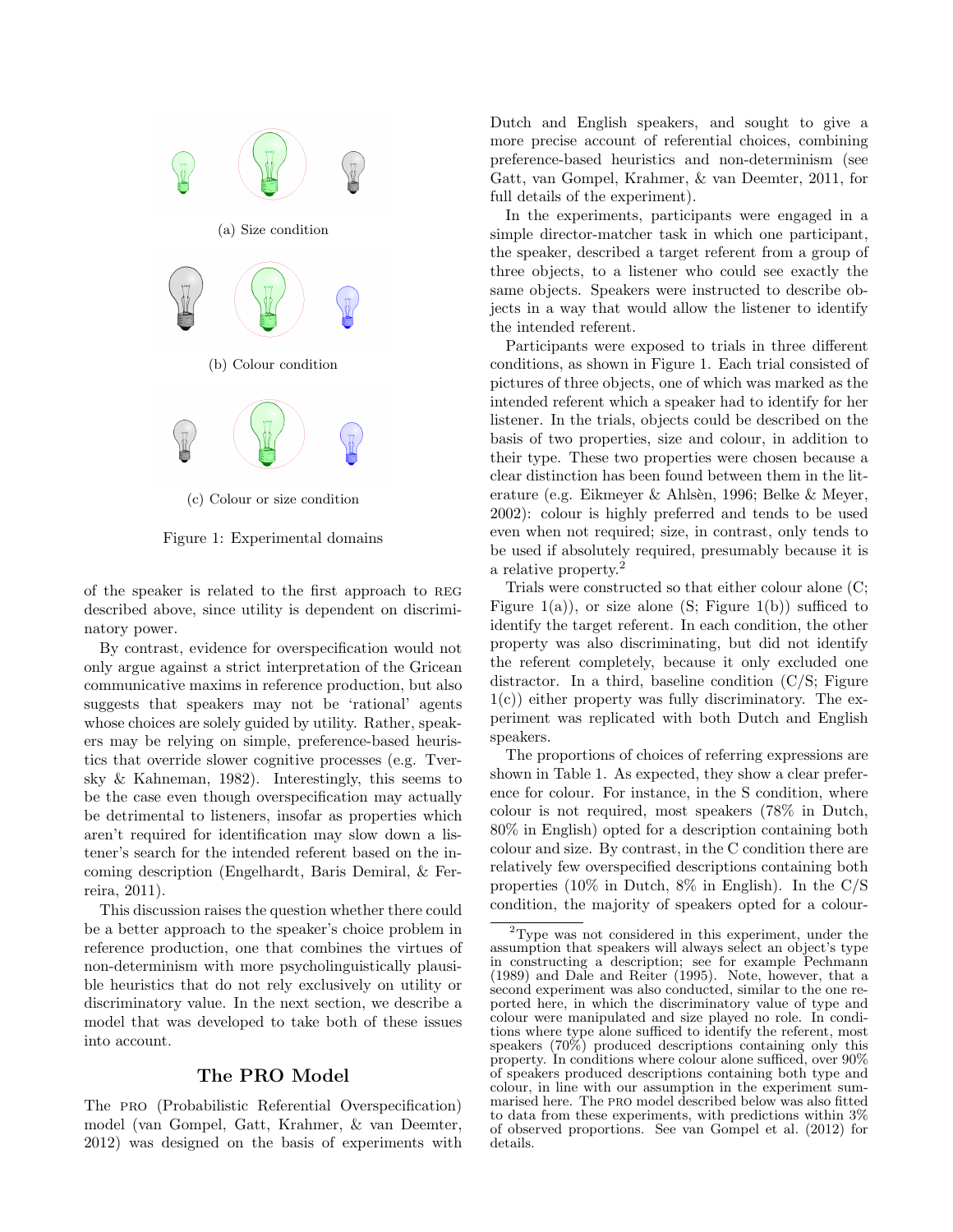|                                      |         | Description |           |                 |
|--------------------------------------|---------|-------------|-----------|-----------------|
|                                      |         | Colour only | Size only | Colour and size |
| Size sufficient $(S)$                | Dutch   | 0.3(1)      | 21.1(80)  | 78.6 (297)      |
|                                      | English | 3.3(12)     | 16.5(59)  | 80.2 (288)      |
| Colour sufficient $(C)$              | Dutch   | 89.5 (334)  | 0.3(1)    | 10.2(38)        |
|                                      | English | 91.9(327)   | 0(0)      | 8.1(29)         |
| Colour or size $(C/S)$<br>(baseline) | Dutch   | 70.8(266)   | 3.7(14)   | 25.5(96)        |
|                                      | English | 79.1 (280)  | 3.7(13)   | 17.2(61)        |

Table 1: Percentage of each description type in the experiment for Dutch and English speakers. Frequencies are in parentheses.

only description.

### Modelling property choice

The pro model, shown schematically in Figure , assumes that speakers always first select the property that is fully discriminating (size in Figure 1(a), colour in 1(b)). If there is more than one such property (as in Figure  $1(c)$ ), then one property is initially selected probabilistically, according to preference. After they add the first property, speakers may add a second property. Once again, the probability of doing this depends on the property's degree of preference.

Thus, PRO combines both discriminatory power and preference, and does so non-deterministically. The model has two parameters:  $x$  is a maximum-likelihood estimate of the probability of using colour (its 'preference'), while  $y$  is an additional parameter that represents the likelihood or 'eagerness' to overspecify on the part of a speaker.

The predictions of pro were compared to the data obtained in our experiments. The model predicted proportions for all expressions in the three conditions within 2% of the observed frequencies (it also accounts for speech repairs where speakers initially underspecify, but subsequently add a second property; see van Gompel et al., 2012). As an example, Table 2 displays predictions for the English data.

Consider now the predictions of the FG model in relation to the data presented above. Recall that the model does not take into account the possibility of overspecification: the experimental task against which the predictions of (1) were compared only allowed participants to choose one property for an object. However, it is instructive to look at the predicted probabilities for the use of each property in each of the experimental conditions in Figure 1. These are shown in Table 3.

The main observation here is that the FG model systematically overestimates the probability of using a dispreferred property (size) and underestimates the probability of using a preferred one (colour). For example, in the S condition depicted in Figure 1(a), green refers to two objects, while large refers to only one. The model predicts a probability of 0.33 of using green, with

Table 3: Predicted probability by the Frank and Goodman model of using colour or size in each experimental condition

|                         | Colour | Size |
|-------------------------|--------|------|
| Size Sufficient (S)     | 0.33   | 0.67 |
| Colour sufficient $(C)$ | 0.67   | 0.33 |
| Colour or size $(C/S)$  | 0.5    | 0.5  |

a probability of 0.67 of using small. In the C/S condition, where either size or colour suffices to distinguish the object (Figure  $1(c)$ ), the model predicts that either property is equally probable (0.5). These predictions are clearly incompatible with the data, where 80% of the English descriptions in the S condition included both colour and size, while the use of colour in the C/S condition is well above chance.

### Discussion

Frank and Goodman's Bayesian model assumes a model of the speaker as a rational agent whose choices in a reference task are based on utility. As we have argued, this assumption is compatible with that made by certain Referring Expression Generation algorithms. By contrast, models such as the Incremental Algorithm (Dale & Reiter, 1995) or pro emphasise the role of preferences rather than utility or discriminatory power. When their predictions are compared on the same experimental data, it turns out that, while pro predicts speaker choices quite accurately, the Bayesian model does not, because it misrepresents the extent to which a property is preferred over others.

One reason for the mismatch may be that Frank and Goodman tested their model against data from communicative situations which are different from the referential contexts in our experiment. Specifically, participants in their experiments were asked to select exactly one property out of two and were told which words to use ('blue or circle?'). This may have caused participants to explicitly evaluate the properties and choose the one that rules out most distractors. This was not the case in the experiment summarised above, where speakers were simply instructed to identify the target referent for their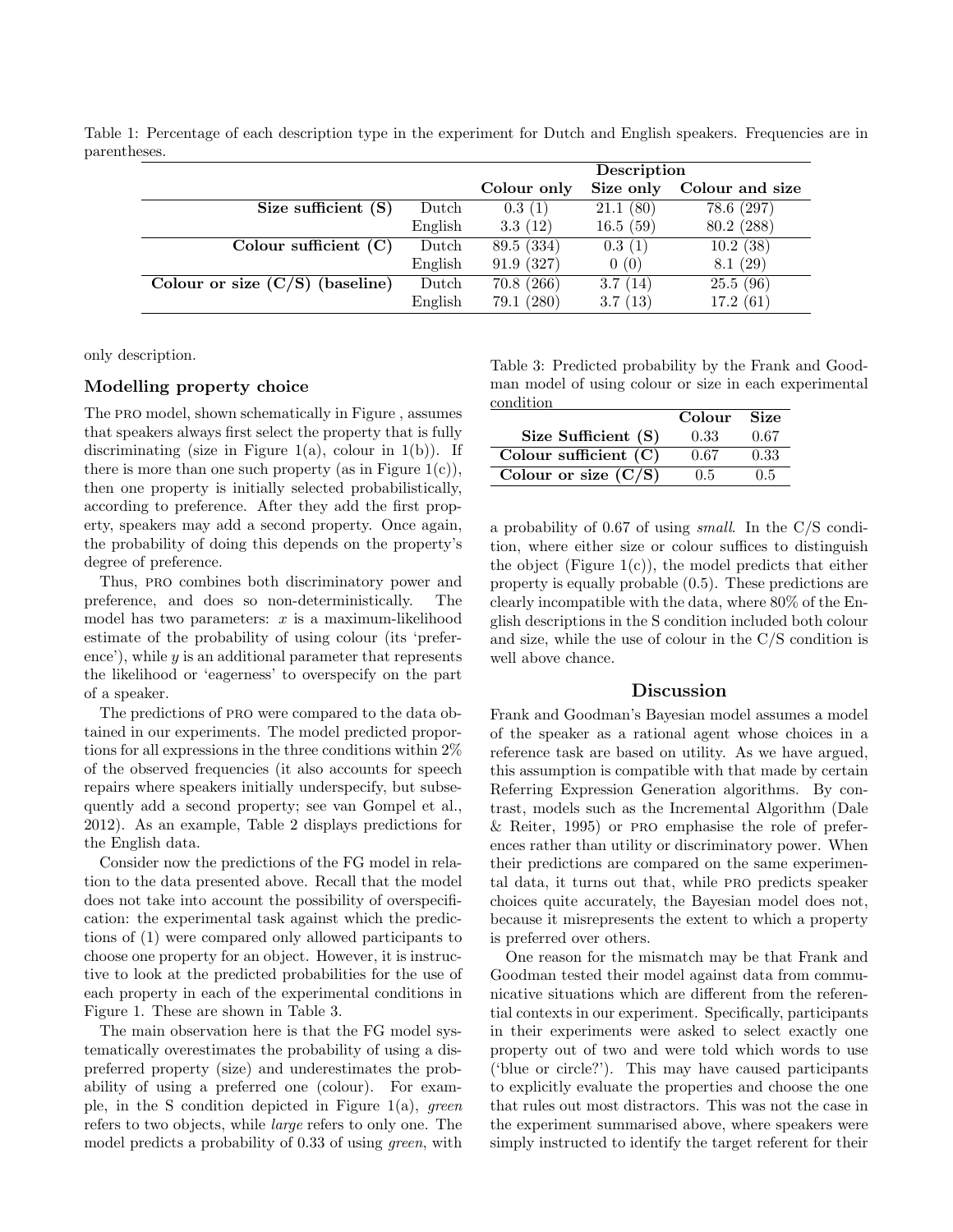

Figure 2: The PRO Model;  $x =$  probability of selecting colour;  $y =$  ovserspecification likelihood. Using  $x = .8673$ and  $y = -0.0531$ , PRO fits the English data almost perfectly. The same is true of the model fitted to the Dutch data.

Table 2: PRO predictions for each description type, by condition. Parameters:  $x = .8673$ ;  $y = -.0531$ 

|                         | Description    |           |                           |  |
|-------------------------|----------------|-----------|---------------------------|--|
|                         | Colour only    |           | Size only Colour and size |  |
| Size sufficient $(S)$   |                | $-0.19 -$ | 0.81                      |  |
| Colour sufficient $(C)$ | O 92           |           | 0.08                      |  |
| Colour or size $(C/S)$  | $9.80^{\circ}$ |           | 0.18                      |  |

listeners and had no a priori limit on how much information to include.

However, a more crucial difference between the two models is that, while pro explicitly seeks to model preference-based heuristics, Frank and Goodman do not consider this, excluding the possibility that properties selected by speakers may be redundant for the purposes of identification. We have argued that this is a weakness of the model because the robust psycholinguistic and computational findings in this regard suggest that a completely rational, utility-based account cannot be an accurate model of the speaker.

If speakers systematically include properties that are not 'useful' for identification – that is, do not contribute to the discriminatory value of an identifying description – then clearly they are not making choices purely on the basis of utility. Rather, as we have suggested above, these 'preferences' suggest that (at least in visual domains of the sort that we and Frank and Goodman have explored), choices are also made on the basis of simpler heuristics, relying on perceptual or cognitive salience. Thus our conclusion is that, while any psychologically realistic model of reference production has to be nondeterministic (as Frank and Goodman suggest), the assumption that speaker behaviour is guided by a utilitybased heuristic is probably false.

#### References

- Appelt, D. (1985). Planning english referring expressions. Artificial Intelligence,  $26(1)$ , 1–33.
- Arts, A. (2004). Overspecification in instructive texts. Unpublished doctoral dissertation, Tilburg University.
- Belke, E., & Meyer, A. (2002). Tracking the time course of multidimensional stimulus discrimination: Analysis of viewing patterns and processing times during same-different decisions. European Journal of Cognitive Psychology,  $14(2)$ , 237–266.
- Dale, R. (1989). Cooking up referring expressions. In Proceedings of the 27th annual meeting of the association for computational linguistics (acl'89) (p. 68-75).
- Dale, R., & Reiter, E. (1995). Computational interpretation of the Gricean maxims in the generation of referring expressions. Cognitive Science,  $19(8)$ , 233– 263.
- Eikmeyer, H. J.,  $\&$  Ahlsèn, E. (1996). The cognitive process of referring to an object: A comparative study of German and Swedish. In Proceedings of the 16th scandinavian conference on linguistics.
- Engelhardt, P. E., Bailey, K., & Ferreira, F. (2006). Do speakers and listeners observe the Gricean Maxim of Quantity? Journal of Memory and Language, 54 , 554–573.